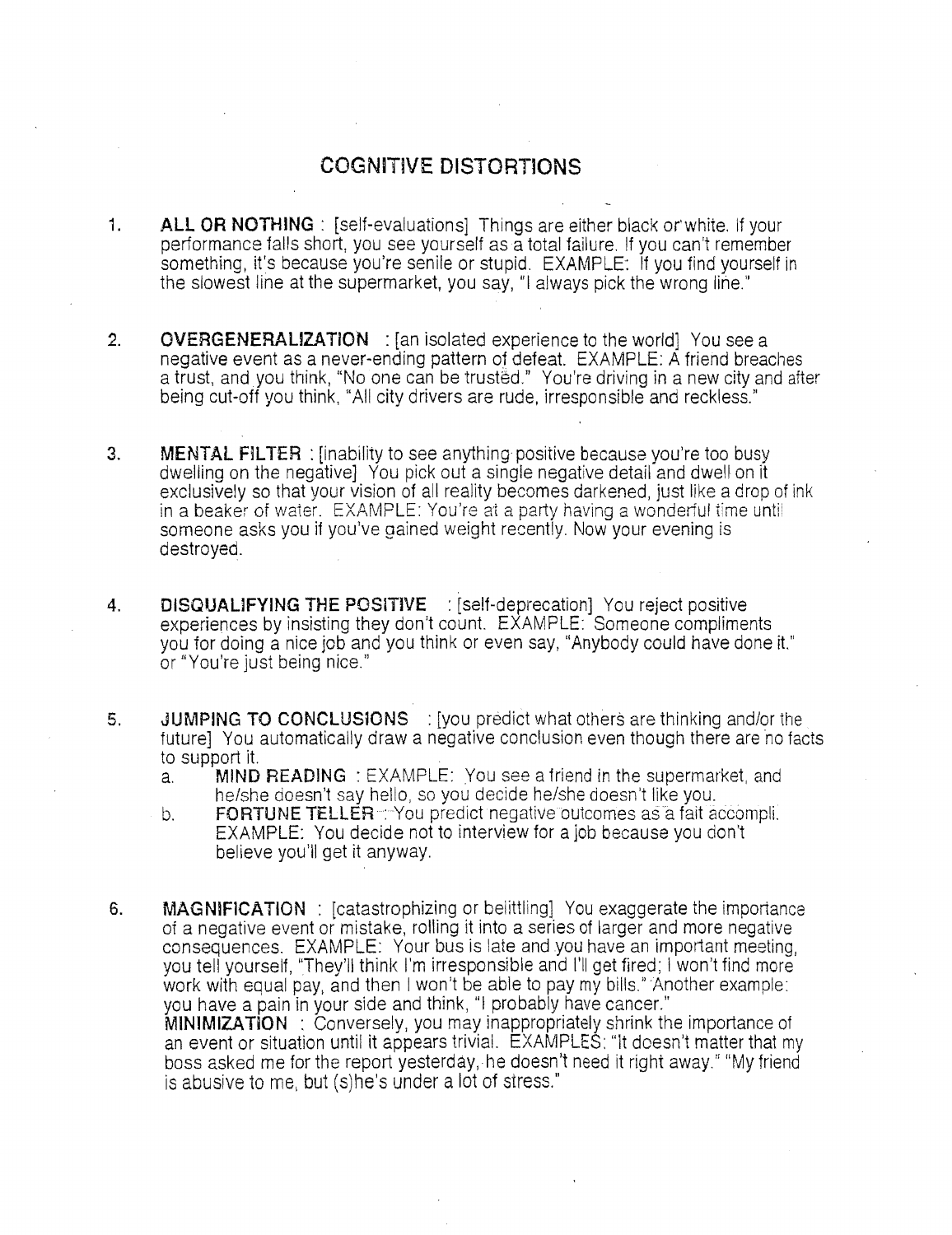- 7. EMOTIONAL REASONING: [you take your own feelings as truth] You assume your negative emotions affect situations. EXAMPLE: "I feel inferior, therefore I must not be as good as others." "I can't take this anymore.» This is common when emotional experience is out of proportion to the stressor.
- 8. "SHOULD" STATEMENTS: Unproductive self-statements, usually containing the words should, ought or must, that result in feeling pressured, inadequate, and/or resentful.
- 9. LABELING AND MISLABELING: I'm a... She's a... He's a... EXAMPLE: You're on a diet, eat a dish of ice cream, and say, "I'm such a fat slob." This way of thinking is illogical because it is overly simplistic. It's more realistic to see people as complex beings who have ever-changing thoughts, emotions, and actions. In reality, we are more like a river than a statue.
- 10. **PERSONALIZATION:** [the mother of guilt] Even if something really isn't your fault or responsibility, you owe it! EXAMPLE: Your child fails an exam, so you decide it's due to your bad parenting. Your lover cheats on you, so you decide it's because you weren't good enough.
- 11. **PERFECTIONISM:** You and others must be perfect all the time, and if you aren't or they're not, it's awful. When you or others "miss the mark" on something, you become upset, even if the matter is of little consequence, understandable given the circumstances, or commonplace. [the Nobel Prize syndrome]
- 12. APPROVAL-SEEKING: All the significant people in your life must love and approve of you all the time and if they don't, it's awful. You consistently compromise your needs and desires to gain the approval of others.
- 13. SELF-RIGHTEOUS: People should always do what you think is right and if they don't, then they're wrong and should be punished.
- 14. WOE IS ME: You regard yourself as a victim despite the ordinariness of the situation. EXAMPLE: Your car is in the shop and you interpret this as a personal human tragedy that challenges your ability to cope. You fail to take responsibility for having contributed to a problem, rather, you become a victim of it.
- 15. REDUCTIONNESS: Failure to see the complex causes and potential benefits of a stressiul experience by reducing it to one simple cause or consequence. EXAMPLE: You catch a cold and think it's because of your exposure to a four-vearold child while disregarding your own degree of stress and lack of sleep. CONSEQUENCE EXAMPLE: Your son fails a math test and you think he'll never be good at math while overlooking the possibility that the experience can help him learn how to better prepare for future tests.